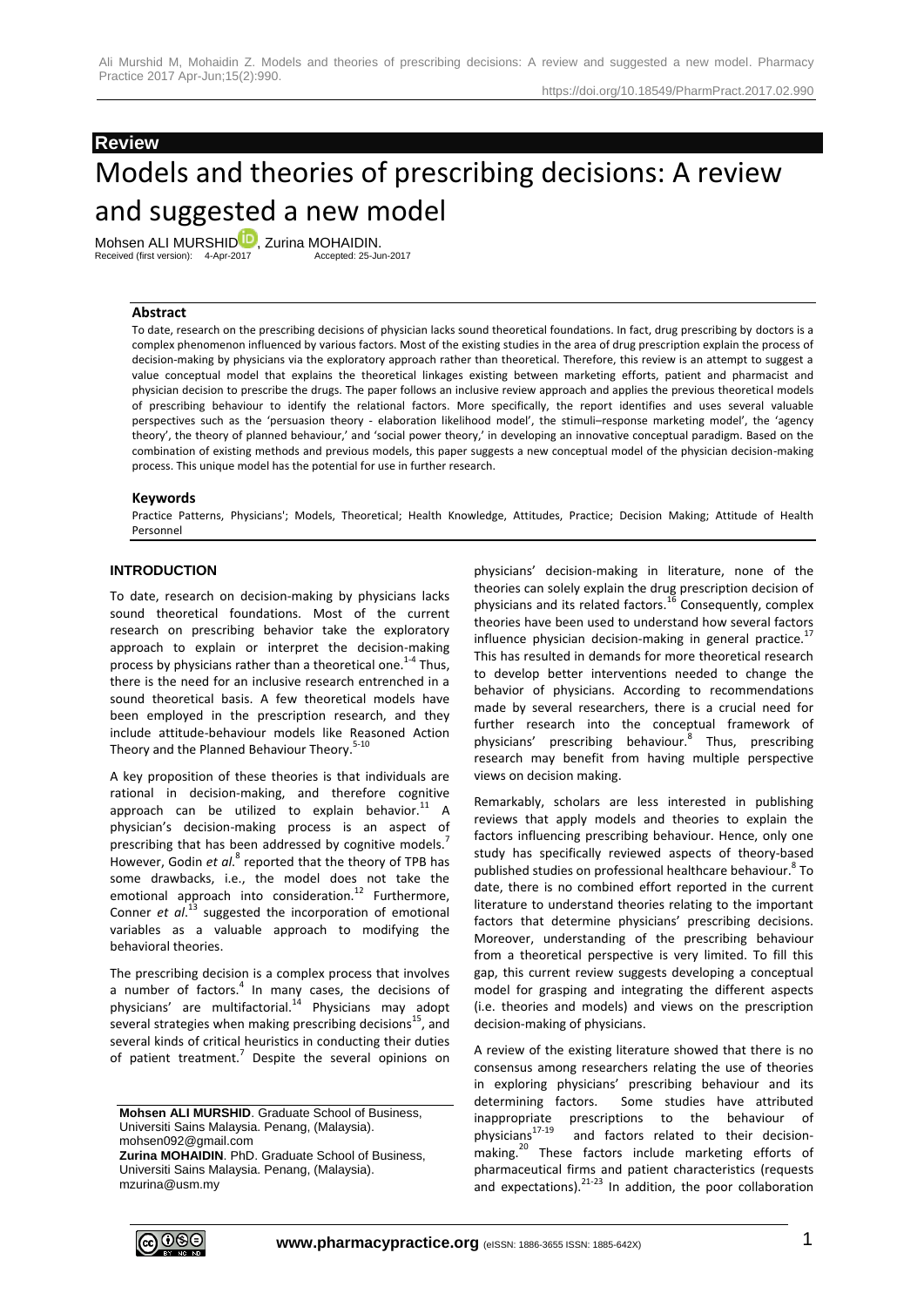between physicians and pharmacists has been recognized as a significant factor responsible for an inappropriate prescription.<sup>24,25</sup> Nevertheless, the understanding of these factors and optimal approaches needed to improve the prescribing behaviour of physicians is incomplete.<sup>8</sup>

The development of theory and analysis is significant because theoretical models can be used to guide research and, subsequently, to propound more globally valuable programs. <sup>7</sup> More specifically, developing conceptual models of physician prescribing decision will bring rigor and comprehensiveness to the research stream.<sup>6</sup> So far, few studies have been carried out in this area, with some now outdated to be of significant benefit to predictive value.<sup>5,6,26-29</sup>

The agency theory and theory of TPB have been used to explain the dual role of a physician as a consumer and intermediary, as well as to provide better insight into how doctors respond.<sup>30</sup> The TPB theory is much related to the physician as an individual in his/her role in a clinical environment.<sup>8</sup> On the other hand, the agency theory refers to the doctor's role as an agent and patient, i.e., that of principal. However, regardless of the role of the physicians, they remain the target of extensive pharmaceutical marketing efforts and considered within the context of persuasion theory and stimulus-response theory. This review considers physicians as individuals and subsequently examines the theory that explains their relationship with pharmacists in a clinical environment. These influences are addressed within the context of social power theory. Therefore, the objective of this paper is to: (1) review previous theoretical models and theories that investigated the impact of marketing efforts, patient characteristics and pharmacist factor on the prescribing decisions of physicians (2) provide a simple theoretical discussion of the significance of factors that affect prescribing decision.

## **METHODS**

Relevant previous studies that included models and theories in their research were identified by searching several electronic databases. These databases comprise Google Scholar, Scopus, Pub Med, Science Direct, ProQuest dissertations and current scientific articles indexed in several publications. The literature search approach used combined terms that include 'prescribing behaviour and (model or theory)', 'factors influencing prescribing behaviour' and free text words and medical topic headings such as 'framework and theoretical foundations of physician prescription behaviour'. Furthermore, this review examined references listed in the reviewed articles and dissertations. Several supplementary studies or other articles were also included as examples of the use of theories in elucidating the prescribing decisions of a physician.

Furthermore, studies that examined social and behavioral theories such as the theory of social power, the theory of planned behaviour, persuasion theory and theory of stimulus-response behaviour to identify the effects of marketing efforts, patient characteristics and pharmacist factors on the prescribing decision were included. These theories were examined to understand the important factors that determine to prescribe drugs and to develop an innovative theoretical paradigm. This review also identifies the studies that focused on developing theoretical models of prescribing behavior.<sup>5-8</sup> Studies that involved theoretical prescribing models which do not indicate or support the factors (under study) that affect prescribing behavior were excluded. Studies that included empirical prescribing models were also excluded from the review.

# **PRESCRIBING MODELS**

#### **Previous theoretical models on the prescribing decision**

Some studies have attempted to develop theoretical models to explain the factors influencing prescribing behavior of physicians. 5-8,26-29 The most influential models of physician prescribing behavior are elaborated on in this section as a theoretical background for the proposed conceptual framework.

## **Knapp and Oeltjen's model<sup>26</sup>**

A simplistic model of physician decision termed Benefit/Risk Ratio Model was developed by Knapp *et al*. 26 . The model takes into consideration of the demographic variables such as age and site of practice. It also includes four variables such as severity of the disease, possible decisions, benefits and side effects of medication, and physician's specialty. However, the model excluded several factors had been proved to significantly impact on the prescribing.

#### **Hemminki 's model<sup>5</sup>**

Hemminki<sup>5</sup> proposed a more complex model of prescribing. The author suggested the incorporation of a number of variables such as years of practice, the number of work hours and the number of patients administered to daily to effectively explain the drug prescribing decisions of physicians. However, the explanatory power of the model is overlooked.

#### **Raisch's model<sup>7</sup>**

Raisch proposed very complex model $^7$  that incorporates several direct and indirect factors influencing prescribing decisions. The direct factors include formularies, prescribing restrictions and required consultations, while the Indirect factors comprise promotions of pharmaceutical firms and visits by medical representatives (MRs), opinions of colleagues, the scientific data derived from randomized and controlled clinical trials as well as medical training. The demographics variables of physician and practice factors such as case mix and organizational structure were also included. Factors such as individual and practice are thought to affect prescribing decisions by influencing the thought process of the physician. The patient factors that influence the physician prescribing decision such as patient's presenting symptoms and doctor's diagnosis were considered in addition to psychosocial factors.

## **Gallan's model<sup>5</sup>**

Gallan<sup>5</sup> developed a general theoretical model based on the review of related literature and empirical examination in an outpatient setting. The model incorporated three

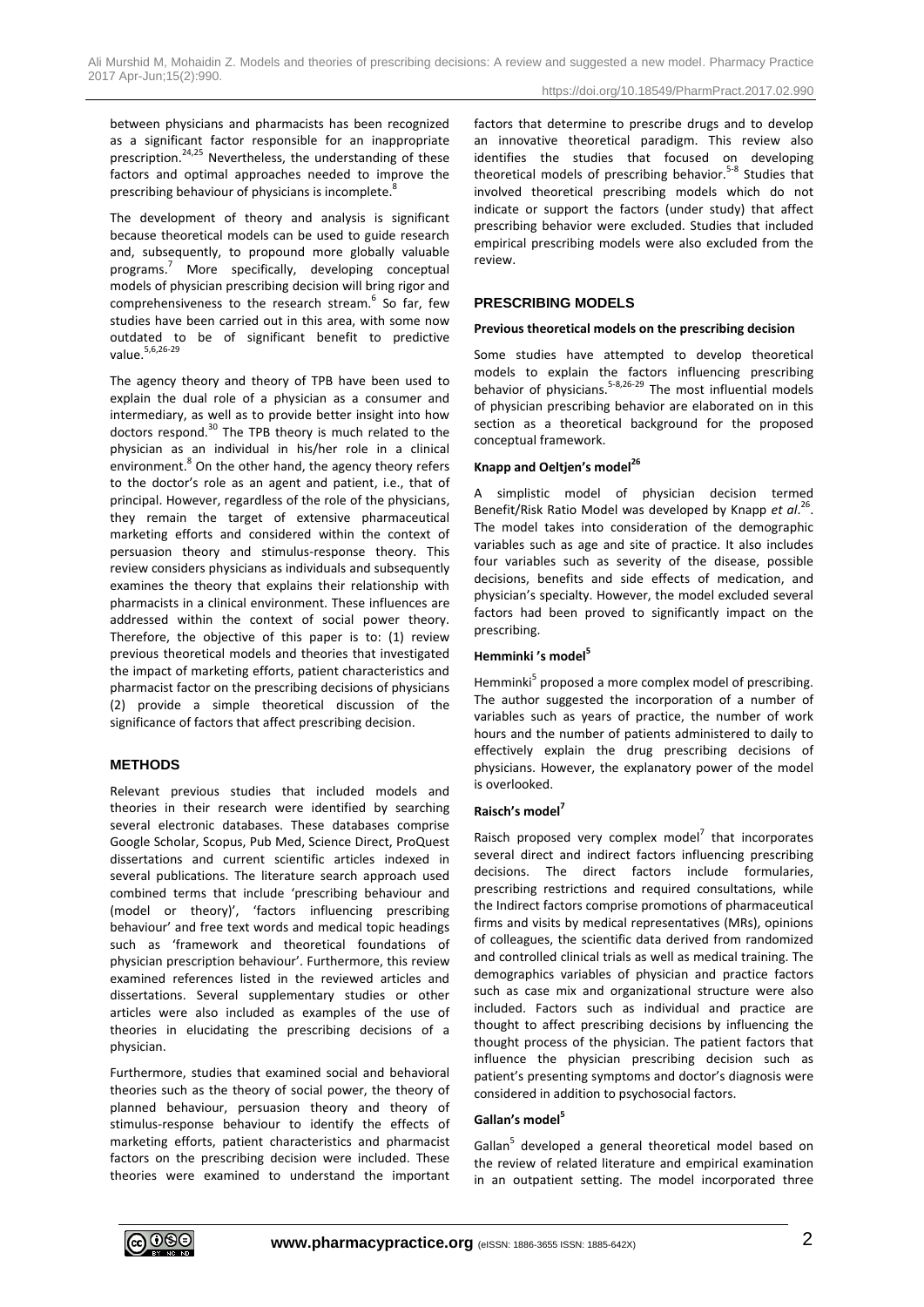main components: predecessors, the process of interpreting the perceived need for a medication therapy into the prescription decision of physician, and outcomes. The predecessors include marketing efforts of pharmaceutical firms, economic and government factors and other variables that affect the drug prescribing decision of physicians.

# **Singh's model<sup>27</sup>**

Singh $^{27}$  developed a conceptual model of the dyadic relation between MRs and physician prescribing. The model encompassed three dimensions such as network interconnection aspects, the possibility of transfer of resources (RT), activity integration and circulated actor relationship as predictors of physician prescribing behaviour. RT such as product knowledge gained by the detailing/MRs activities is associated with high prescription behaviour. The relationship between product knowledge and prescribing behaviour is stronger when the interaction between MRs and physicians is strong. Similarly, the higher density of promotional efforts like continuing medical education provided by MRs to doctors and the launch of new drugs are associated with the high prescription rate of physicians.

# **Kyle, Nissen, Tett's model<sup>29</sup>**

Kyle *et al*. <sup>29</sup> made efforts through literature review to develop a qualitative prescribing model that assesses the influence of economic factors on physician prescribing behavior. The model displays an array of direct and indirect commercial impacts on physician prescribing decision. For example, physicians are directly influenced by visits of MRs, sampling, gifts and conference travel. Although these tools have an indirect influence on GPs, it does not appear to be related to pharmaceutical promotion designs.

## **Godin** *et al***.'s model<sup>8</sup>**

Recently, Godin<sup>8</sup> developed a single model based on the TPB to provide a possible framework for studying behaviours and intentions of health care professionals. The TPB was shown to be a suitable theory to explain the prescribing behaviour of physicians. Habit (past behaviour), which is distinct from physician characteristics, has a strong impact on physician prescribing. The authors also reported that non-psychological factors influence choice behaviour.

# **Stros and Lee's model<sup>28</sup>**

Stros and Lee<sup>28</sup> conducted a review of marketing dimensions in the prescription industry to develop a conceptual pharmaceutical marketing model. The review provides insight into marketing factors which are based on marketing mix strategy (4Ps), specifically, product, price, place, and promotion that influence physician prescribing. The results concluded that the policy of promotion such as MRs, advertising, drug sampling, and information) is the most relevant followed by price policy, and then product policy includes branding, product attributes (concerning side effects, risks, safety, efficacy and indication), drug delivery and packaging. The policy of distribution is the least important factor in the pharmaceutical context. Nonetheless, the effect of variables related to the 4Ps marketing mix concept on physician prescription behaviour needs further investigations. The deception of the models varied and related to study variables, as shown in Table 1 and Table 2.

#### **Theories relevant to factors influencing prescribing decision**

This section elaborates on relevant literature related to marketing, social, behavioral and consumer theories. These theories may aid the specification of how drug information sources are processed when decisions to prescribe drugs are made.<sup>7</sup>

#### **Agency theory**

The basic concept of agency theory was first established by Jensen and Meckling<sup>31</sup> in academic literature<sup>32</sup>, by introducing the initial perspective of different objectives for the theory. Eisenhardt<sup>33</sup> reviewed the concept, context, and principles of the Agency Theory. The theory presents a framework for analyzing relationships between interdependent to identify the problem that exists between parties and mechanism to solve it. $33$  The agency relationship occurs when the first party (the principal) relies on the second party (the agent) to perform certain actions on behalf of the client.<sup>34</sup>

Within the context of this review, the focus is really on two critical agency relationships, that of the physician (agent) and patient (principal), and the pharmaceutical firm (principal) and physician (agent). In the first relationship, the pharmaceutical firms as principal obviously depend on the doctor as the agent to select the drugs they are offered in the market. The patient, in their role as principal, depends on the physician, acting as the agent, to select the appropriate drug. Physicians make decisions of prescribing drugs on behalf of their patients. The principal might be concerned that the agent may not take actions that are in the best interest of the principal. $33$  Although these may be the two primary relationships considered in this research, it should be noted that interventions of pharmacists may also influence the physician prescribing of drugs, however this maybe a second agency relationship.

Based on the above approach with respect to the pharmaceutical firm, the pharmaceutical firm (principal) is (1) motivated to sell its products (adapting various marketing efforts) and generate a profit, (2) while full disclosure is required, the firm typically emphasizes only a limited amount of the available information related to both the sale of that product to the physician and its safe use, (3) it believes in its products (drugs), and being at arm's length from the patient: physician relationship, is assuming less risk and30 (4) its success is often influenced by environmental factors over which it may have little control (within the context of this research i.e. habit persistence and drug cost/benefit ratio).

On the physician-patient relationship, where the patient is the principal. Patients, in fact, rely on the doctor to diagnose and then prescribe the right medicine.35 This dependence originates from the technical skills and specialized knowledge required to make prescribing decisions.<sup>15</sup> The patient (1) is, of course, interested in the most efficient, practical, least invasive moreover, cost effective treatment, (2) may know something about their condition, but does not understand the effectiveness or

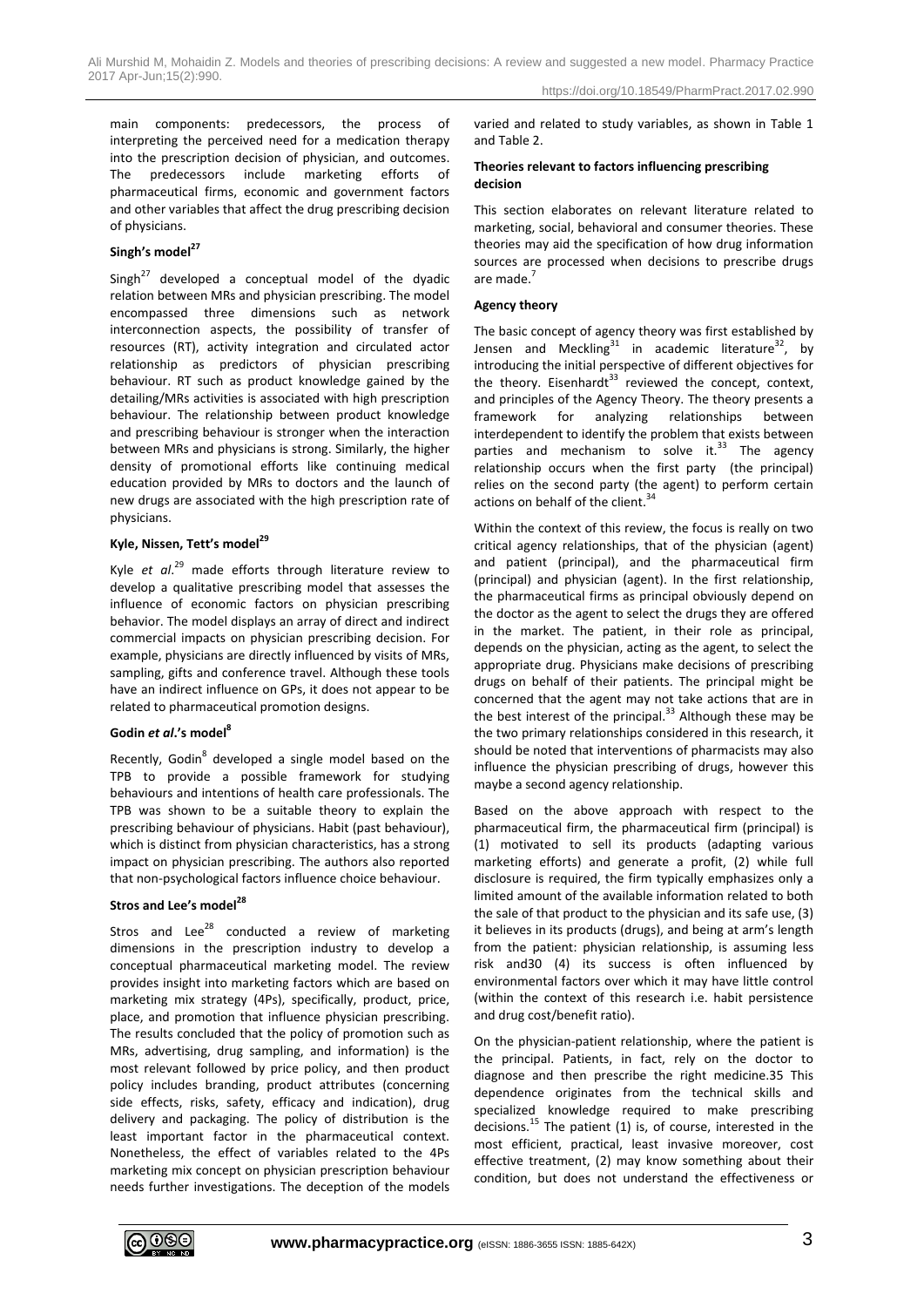https://doi.org/10.18549/PharmPract.2017.02.990

| Table 1. The summary of prescribing models |                                                  |                                           |                                                    |  |  |
|--------------------------------------------|--------------------------------------------------|-------------------------------------------|----------------------------------------------------|--|--|
| <b>Author</b>                              | Purpose of study                                 | <b>Variables/Categories</b>               | <b>Key findings</b>                                |  |  |
| Raisch <sup>7</sup> 1990.                  | To develop a model<br>of                         | •Direct method                            | Two broad categories of factors were identified:   |  |  |
|                                            | methods used to influence                        | • Practice factors                        | direct methods and indirect methods for            |  |  |
|                                            | prescribing.                                     | · Indirect methods                        | influencing prescribing. The patient has reported  |  |  |
|                                            |                                                  | • Internal processing                     | a source of influence on the prescribing decision. |  |  |
|                                            |                                                  | · Psychosocial factors                    |                                                    |  |  |
|                                            |                                                  | • Patient                                 |                                                    |  |  |
|                                            |                                                  | · Practitioner's diagnoses                |                                                    |  |  |
|                                            |                                                  | Outcome                                   |                                                    |  |  |
|                                            |                                                  | Practitioner's drug decisions             |                                                    |  |  |
| Gallan <sup>b</sup>                        | To propose the conceptual                        | • Marketing Sources                       | Several factors as being highly influential on     |  |  |
| 2005.                                      | model based on the review of                     | -Detailing effectiveness                  | physician prescribing, namely, peer influence,     |  |  |
|                                            | influences<br>the<br>upon                        | -Gift, sample,                            | financial<br>considerations,<br>pharmaceutical     |  |  |
|                                            | prescribing.                                     | -Promotional items                        | representatives, drug samples, and direct-to-      |  |  |
|                                            |                                                  | -Sales promotion                          | consumer advertising                               |  |  |
|                                            |                                                  | • No marketing Sources                    |                                                    |  |  |
|                                            |                                                  | • Economic factors                        |                                                    |  |  |
|                                            |                                                  | - Price/cost a drug                       |                                                    |  |  |
|                                            |                                                  | - Other factors                           |                                                    |  |  |
|                                            |                                                  | Outcome                                   |                                                    |  |  |
|                                            |                                                  | -Prescriptions-Decisions                  |                                                    |  |  |
|                                            |                                                  | -Product selection                        |                                                    |  |  |
| Singh <sup>27</sup>                        | To proposes a conceptual                         | -Relationship generalisability            | Influencing physician prescription behaviour has   |  |  |
| 2008.                                      | model of the network                             | -Promotional activities                   | always proved elusive for pharmaceutical           |  |  |
|                                            | connectedness aspects of the                     | -New Drug Launch                          | companies' promotion.                              |  |  |
|                                            | physician-salesperson<br>dyad,                   | <b>Cooperative Efforts</b>                |                                                    |  |  |
|                                            | and its impact on the                            | - Relationship Strength                   |                                                    |  |  |
|                                            | physician<br>prescription                        | • Controlling variables                   |                                                    |  |  |
|                                            | behaviour.                                       | - Detailing, the gift was given           |                                                    |  |  |
|                                            |                                                  | • Moderating variables                    |                                                    |  |  |
|                                            |                                                  | - ELE experience                          |                                                    |  |  |
|                                            |                                                  | - Physician experience                    |                                                    |  |  |
| Kyle et al. $^{29}$ 2008.                  | develop a qualitative<br>To                      | · Direct influence marketing              | Many of the influences explored in this model      |  |  |
|                                            | model demonstrating<br>the                       | - MRs visits                              | were indirect to prescribing and often do not      |  |  |
|                                            | synergism<br>between                             | - Conference travel                       | appear to be related to the pharmaceutical         |  |  |
|                                            | commercial<br>influences on                      | - Gift, sampling,                         | promotion tools.                                   |  |  |
|                                            | prescribing.                                     | · Indirect influence                      |                                                    |  |  |
|                                            |                                                  | -Advertising in journal<br>- Pharmacist   |                                                    |  |  |
|                                            |                                                  |                                           |                                                    |  |  |
|                                            |                                                  | - Consumer                                |                                                    |  |  |
|                                            |                                                  | Outcome                                   |                                                    |  |  |
|                                            |                                                  | Prescribing decision                      |                                                    |  |  |
| Stros et al. <sup>28</sup>                 | To review the pharmaceutical                     | • Marketing Categories                    | Promotion policy is the most relevant, followed    |  |  |
| 2015.                                      | marketing literature develops                    | -Product policy                           | by price policy, with product design policy only   |  |  |
|                                            | conceptual<br>pharmaceutical<br>marketing model. | -Price policy                             | third in importance influencing physician          |  |  |
|                                            |                                                  | -Promotion policy<br>-Distribution policy | prescribing.                                       |  |  |
|                                            |                                                  | • Control variables                       |                                                    |  |  |
|                                            |                                                  | -Market environment                       |                                                    |  |  |
|                                            |                                                  | -Physician                                |                                                    |  |  |
|                                            |                                                  | Outcome                                   |                                                    |  |  |
|                                            |                                                  |                                           |                                                    |  |  |
|                                            |                                                  | Prescriptions decisions (Sales)           |                                                    |  |  |

other properties of the prescription alternatives, and have little insight into the physician's the rationale for the selection of one product over another, (3) is the individual to whom an intervention is being prescribed, and, all things being equal, is less inclined to take unnecessary risks, unless it is the only alternative, and finally<sup>30</sup> (4) the physician's prescription is a function of many variables over which the patient has little control (within this research, e.g., drug characteristics, drug cost/benefit ratio, habit persistence).

In this case, the effects of the agency may in part caused by the influence of the standard social pressures moreover, thus the impact on prescription. For instance, prescribers may perceive the patient's expectations and requests for a drug as a social pressure to write the drug. Doctors said that the inability to prescribe medication that the patient wants might hurt the patient - doctor relationship and reduces the possibility of a therapeutic functional cooperation. $22$  In other words, when the physician meets the patient's wishes for a particular drug through the provision of a prescription, the patient's confidence that the prescription is the right response is enhanced.

## **Theory of persuasion**

Persuasion has an effect on everyone on a regular basis, by controlling decision making or a successful attempt to convince or influence.<sup>15</sup> The persuasion is also defined as a convince or influence. The personal straightform human communication intended to manipulate others by altering their philosophies, principles or points of view.<sup>3</sup> Persuasion comprises both emotional and cognition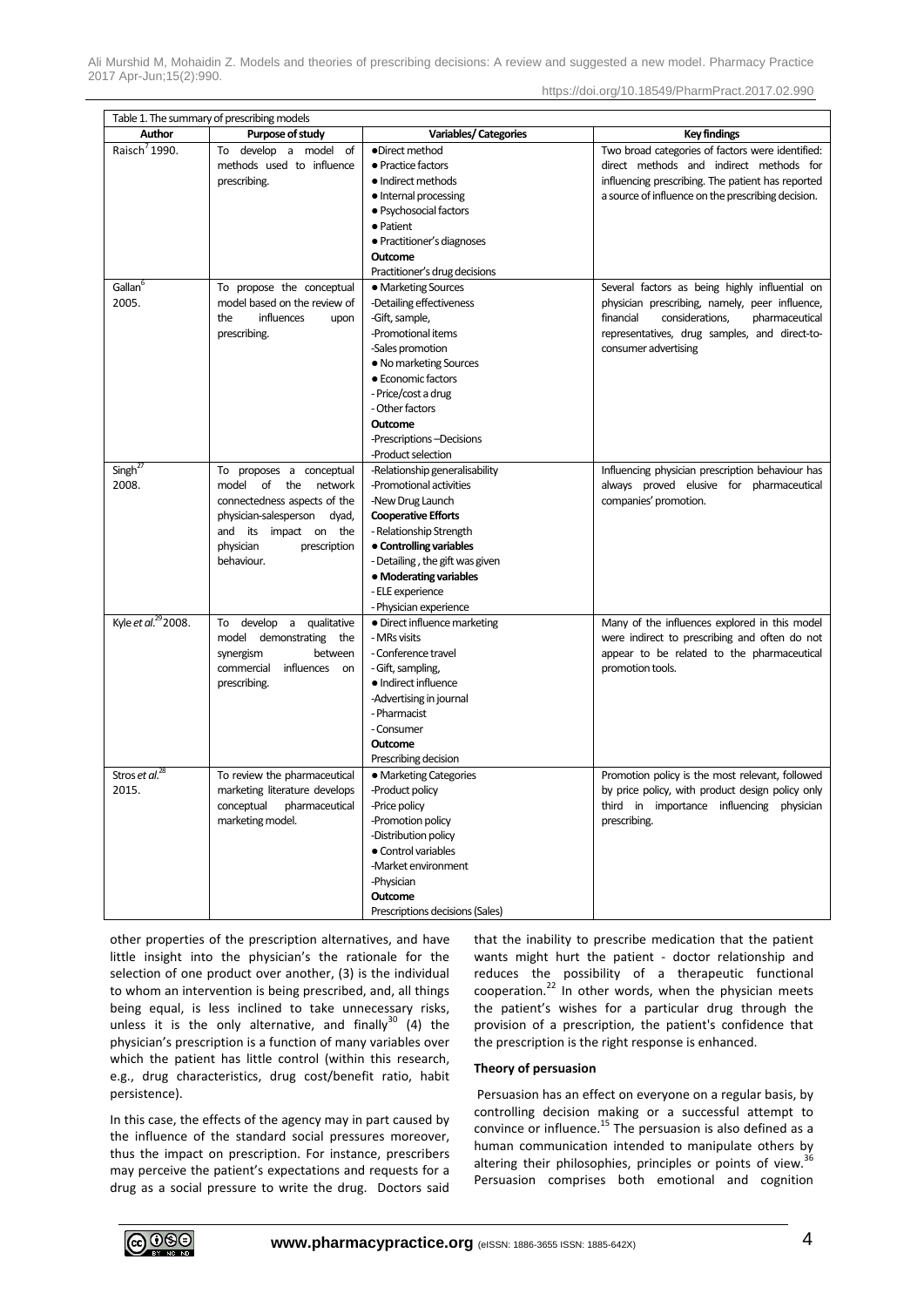https://doi.org/10.18549/PharmPract.2017.02.990

| Table 2. Factors influencing physician prescribing behaviour and relation to models |                                 |               |                                 |  |  |
|-------------------------------------------------------------------------------------|---------------------------------|---------------|---------------------------------|--|--|
| <b>Factor categories</b>                                                            | Factor in the proposed model    | Model authors | <b>Theoretical construct</b>    |  |  |
| Marketing efforts                                                                   | Drug information available      | Stros et al.  | Information                     |  |  |
|                                                                                     | Brands of the drug              | Stros et al.  | <b>Brand</b>                    |  |  |
|                                                                                     | Sales promotion                 | Raisch        | Adverting                       |  |  |
|                                                                                     |                                 | Gallan        | Gift, sample, promotional items |  |  |
|                                                                                     |                                 | Stros et al.  | Gift, sample, advertising       |  |  |
|                                                                                     |                                 | Kyle et al.   | Gift, sample, advertising       |  |  |
|                                                                                     |                                 | Singh         | Promotional activities          |  |  |
|                                                                                     | MRs effectiveness               | Raisch        | Drug representatives            |  |  |
|                                                                                     |                                 | Gallan        | <b>Detailing</b>                |  |  |
|                                                                                     |                                 | Singh         | Detailing knowledge             |  |  |
|                                                                                     |                                 | Kyle et al.   | Drug representatives            |  |  |
|                                                                                     |                                 | Stros et al.  | Personal selling                |  |  |
| Patient characteristics                                                             | Patient request for drug        | Raisch        | Patient-physician relationship  |  |  |
|                                                                                     | Patient expectations            | Raisch        | Patient-physician relationship  |  |  |
| Pharmacist factors                                                                  | Pharmacist expert Power         | No reported   |                                 |  |  |
|                                                                                     | <b>Pharmacist Collaboration</b> |               |                                 |  |  |
| Contextual factors                                                                  | Physician habit persistence     | Singh         | Physician experience            |  |  |
|                                                                                     | Cost/Benefits ratio of a drug   | Stros et al.  | Price-cost                      |  |  |
|                                                                                     | Drug characteristics            | Stros et al.  | Control belief                  |  |  |
|                                                                                     |                                 | Stros et al.  | Quality and package             |  |  |
|                                                                                     | Trustworthiness between         | Not reported  |                                 |  |  |
|                                                                                     | physician and pharmacist        |               |                                 |  |  |

responses to the condition in which people find their selves. Persuasion is an interaction between cognition and emotion that may alter the behavior of an individual towards the objective. Theoretically, persuasion has four key dimensions: (1) sender of information (e.g., representatives of drug companies), (2) the receiver (e.g., a doctor), (3) the exchange between the sender and receiver, either interactive or active, (4) the modification in behaviour (e.g., prescription behaviour), which can be elective, and there is a certain amount of time required for the deal to occur. Persuasion stipulates that behaviour of individuals changes willingly when they are subjected to a particular stimulus, and thus the mind alters the interaction. $37$  In most cases, this alteration of mind is related to the singular needs of individuals (physicians) and their desires (e.g., prescriptions needed by their patients). Such changes could be achieved instantaneously (prescribing decision), or it may take several days or months or even years (need more conviction).<sup>38</sup>

Persuasion theory is used in prescription literature to identify better ways of providing interventions to enhance the prescribing behaviour of physicians such as marketing activities.<sup>7</sup> The theory provides a significant amount of knowledge to solve the questions relevant to pharmaceutical marketing issues in the context of drug prescription.<sup>15</sup> Elaboration Likelihood Model (ELM) is the most extensively used model in the context of persuasion theory.<sup>39</sup> Elaboration entails "engaging in issue-relevant thinking.<sup>36</sup> The model proposes that individuals use both cognitive abilities and emotional reaction to interpret data and make decisions. More specifically, ELM model indicates that the source of information (marketing efforts of medical representatives), and the way that can be offered, as well as the receiver characteristics (e.g., doctor), may affect the understanding of the information needed to make appropriate decisions, which in turn has a persuasive influence on behaviour (e.g., physician prescribing).  $39$ 

ELM model is composed of two methods of persuasion: the focal and peripheral. The focal method comprises a high level of planning and cognitive effort while peripheral method includes a lower level. Petty *et al*. 39 suggested that when fewer people are interested in a case, they pay less attention to the information provided and are less motivated to argue cognitively.<sup>15</sup> In contrast, when the incentive for the issue is low, the way of the terminal becomes more significant. $36$  For example, in commercials, when an individual is not hungry (a necessity), the advertising of hamburger becomes insignificant in the foundation. Watchers or viewers are more inclined to observe the marginal signs, be intrigued by the charisma or integrity of the presenter, the backdrop music or optical glasses. In contrast, hunger draws attention to the food itself. Consequently, marketing efforts of pharmaceutical companies can be studied to validate if the delivery of information through MRs effectively convinced physicians and subsequently change their prescribing behavior.

More specifically, physicians may be influenced in much the same way as any highly involved consumer who can assimilate information and subsequently undertake extensive cognitive processing, an approach described by the ELM model.<sup>39</sup> These influences include (but not restricted to) environmental stimuli (patient and pharmacist), personal relationships with MRs and pharmacist, marketing stimuli (drug information, branding, and promotional tools), physician characteristics (e.g., habit persistence), and drug characteristics, all of which emotionally impact on the decision-making of physicians during prescribing.

# **The buyer behavior – stimulus-response theory**

The model of the buyer behaviour stimulus - response (S-R) is similar to the ELM model because both models need emotion and awareness to convince the individual. This model can be related to the black box theory of the school of behaviorism where the emphasis is not on the processes the consumer undertakes but the relationship between the stimuli and the resulting response.<sup>40</sup> The original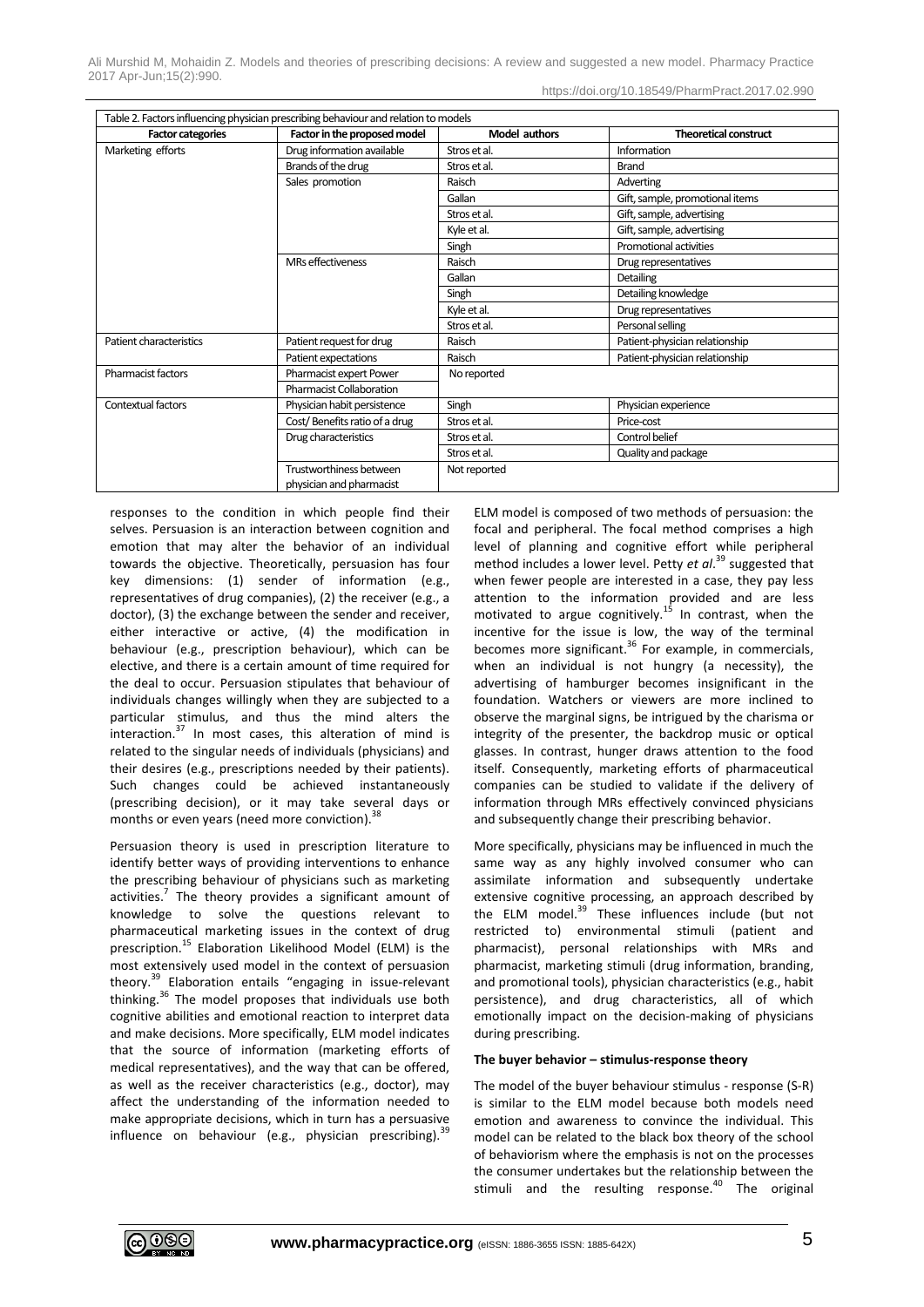Ali Murshid M, Mohaidin Z. Models and theories of prescribing decisions: A review and suggested a new model. Pharmacy Practice 2017 Apr-Jun;15(2):990. https://doi.org/10.18549/PharmPract.2017.02.990



Figure 1. Stimulus-response model of physician behaviour adapted from Kotler (2003).

information deduced from this model is the process of the buyer's (physician) consciousness from external stimuli to the purchase (prescribing) decision. As a consumer, a doctor is confronted with several of the same influences that an individual might face with a typical purchase decision. The model proposes that the stimulus combined with a proper adjustment and specific population will result in a response that can be anticipated by the vendor. The marketing mix factors and other stimuli enter the "black box" which is known as the client (i.e. the physician) and generate some choice replies/purchases. All of these stimuli enter the black box of the buyer and are converted into a range of observed responses of the purchaser. On the other hand, a vendor wants to absorb how stimuli are translated into replies within the black box of the consumer, which consists of two parts.<sup>41</sup> Firstly, the buyer (physician) properties will affect how stimuli are absorbed, visualized and interpreted by the marketing motivators. The characteristics of the purchaser (doctor) can be attributed to private variables such as social and psychological factors. $42$  Secondly, the decision-making process of the buyer (physician) will ultimately define what, if any, buy (prescriptions) behavior occurs (Figure 1).

Pharmaceutical companies offer their products to doctors for the purpose of increasing sales in the market as well as promoting sales revenue. $43$  Thus, the goal of marketing activities for pharmaceutical companies, such as drug information, free drug samples, and other promotional tools is to stimulate behavioral change in doctors as regards drug prescription. Furthermore, marketing strategies related to product, place, promotion and price are considered tools for motivating the physicians to prescribe specific brands.<sup>28</sup> For instance, MRs have proposed expensive dinners to physicians along with an educational program about a new drug, or an innovative use of a drug already on the market. These incentives will likely motivate physicians to prescribe more of the pharmaceutical firm's product discussed at the dinner or program.

#### **Theory of planned behaviour**

There are some mid -level theories from social and behavioral science that may aid the understanding of prescribing behavior. The TPB theory is one of the most appropriate and frequently considered behavioral theory when attempting to modify or influence physician prescribing.<sup>44</sup> In the meta-analysis conducted by Godin *et al*. 8 the TBP demonstrated high ability to predict the behavior of physicians within the context of health care. TBP has proved to be a successful analytical tool to handle the factors influencing prescribing behavior.  $9,46$ 

This review is based on a model of  $TPB<sup>11</sup>$  which elucidates and tests the ability of attitude, personal norm and perceived behavioral control to predict behavioural intentions and physicians' prescribing behaviour. Attitude expresses the degree of like or dislike for something, which may affect the "tendency or behaviour" to act in specific ways. To be precise, attitude is the extent to which a physician has a favorable or unfavorable attitude towards marketing efforts will influence their prescribing. The attitude of medical practitioners towards the marketing efforts of pharmaceutical companies will determine their prescribing behaviour. Attitude can be measured as the degree at physicians approve of four factors, specifically, available drug information, drug brand, sales promotion, and effectiveness of MRs.

A second element within the context of the TPB is a function of the influence of subjective norms (SN), namely, the expectation (pressure) to perform according to some group. In this review, this can manifest by social influence (perception of pressure resulting from patient or pharmacist) such as patient demands for drugs, patient expectations, pharmacist expert power and pharmacistphysician collaboration.

The third element within the context of the theory of planned behaviour, consider perceived behavioral control (PBC), which is a function of conduct, as it reflects

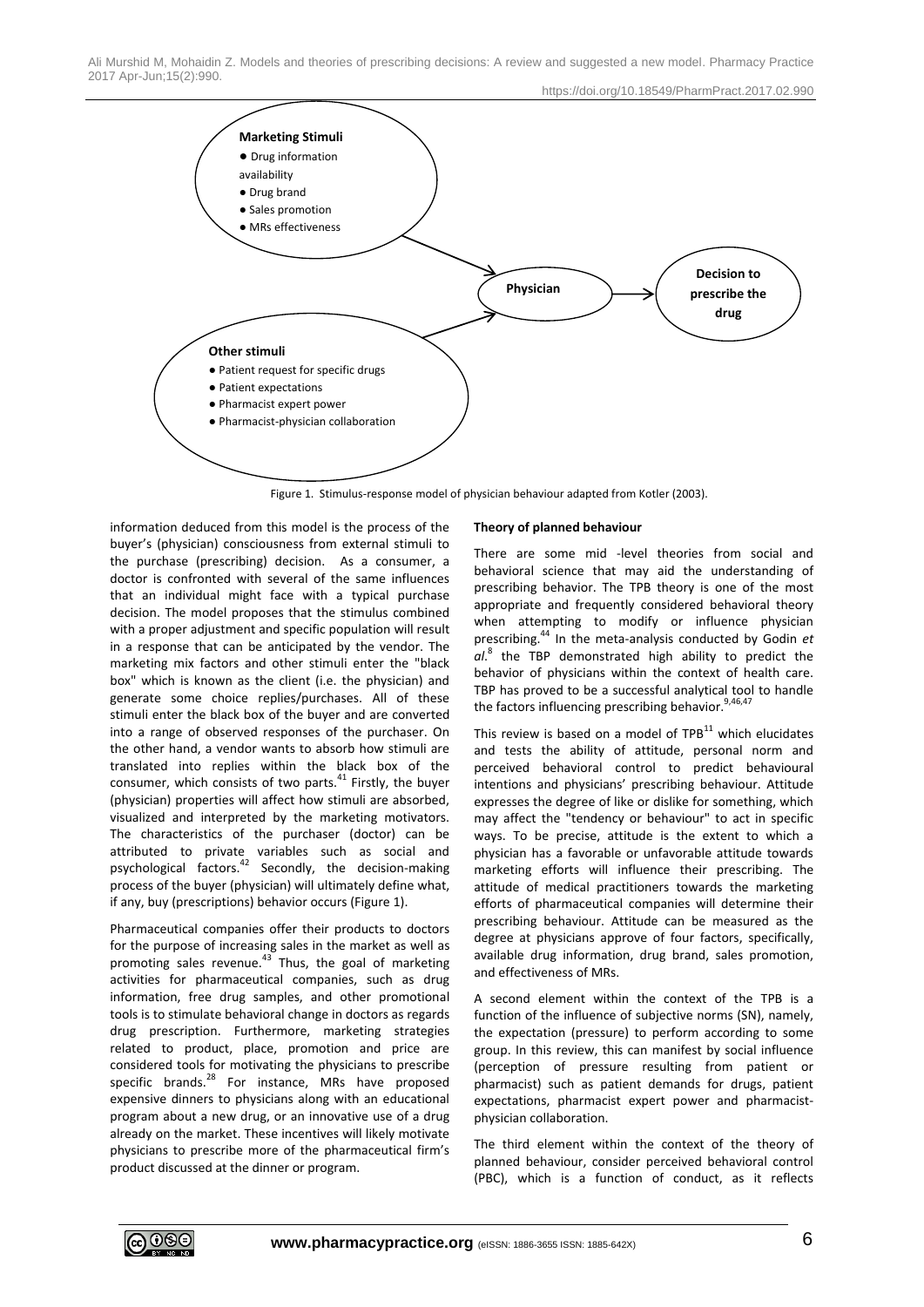| https://doi.org/10.18549/PharmPract.2017.02.990 |  |
|-------------------------------------------------|--|
|                                                 |  |

| Table 3. Factors influencing physician prescribing behaviour and relation to theory |                             |               |                                          |  |
|-------------------------------------------------------------------------------------|-----------------------------|---------------|------------------------------------------|--|
| <b>Factor categories</b>                                                            | <b>Factor in the Model</b>  | <b>Theory</b> | <b>Theoretical construct</b>             |  |
| Marketing efforts                                                                   | Drug information            | <b>TPB</b>    | Attitude                                 |  |
|                                                                                     | availability                | S-R Model     | Marketing stimuli                        |  |
|                                                                                     | Brands of the drug          | <b>TPB</b>    | Attitude                                 |  |
|                                                                                     |                             | S-R Model     | Marketing stimuli                        |  |
|                                                                                     | Sales promotion             | <b>TPB</b>    | Attitude                                 |  |
|                                                                                     |                             | S-R Model     | Marketing stimuli                        |  |
|                                                                                     | <b>MRs Effectiveness</b>    | <b>TPB</b>    | Attitude                                 |  |
|                                                                                     |                             | S-R Model     | Marketing stimuli                        |  |
| Patient                                                                             | Patient request for drug    | <b>TPB</b>    | Social norm                              |  |
| Characteristics                                                                     |                             | S-R Model     | Social stimuli                           |  |
|                                                                                     | Patient expectations        | <b>TPB</b>    | Social norm                              |  |
|                                                                                     |                             | S-R Model     | Social stimuli                           |  |
| Pharmacist                                                                          | Pharmacist expert Power     | <b>TPB</b>    | Social norm                              |  |
|                                                                                     |                             | S-R Model     | Social stimuli                           |  |
| Factors                                                                             | Pharmacist-physician        | <b>TPB</b>    | Social norm                              |  |
|                                                                                     | collaboration               | S-R Model     | Social stimuli                           |  |
|                                                                                     | Physician habit persistence | <b>TPB</b>    | Control belief                           |  |
|                                                                                     |                             | S-R Model     | Black box-buyer characteristics          |  |
|                                                                                     | Cost/ Benefits ratio of a   | <b>TPB</b>    | Control belief                           |  |
|                                                                                     | drug                        | S-R Model     | Black box- buyer decision-making process |  |
| <b>Contextual Factors</b>                                                           | Drug characteristics        | <b>TPB</b>    | Control belief                           |  |
|                                                                                     |                             | S-R Model     | Black box - buyer characteristics        |  |
|                                                                                     | Trustworthiness between     | <b>TPB</b>    | Control belief                           |  |
|                                                                                     | physician and pharmacist    | S-R Model     | Buyer decision-making process            |  |

experience (product knowledge) while anticipating future problems. PBC signifies a physician's perception of the extent to which performance of the behaviour is easy or difficult. PBC is attributed to the existence the variables that may facilitate or hinder the change of the behaviour (e.g., prescribing). $^{11}$  These factors could be contextual, such as drug characteristics, cost/benefit ratio of a drug, habit persistence of physicians and trustworthiness of physicians in pharmacists (i.e., the responsiveness of physicians' decision making to marketing efforts, patient characteristics and pharmacist factors), thus affecting the prescribing decision of physicians. Thus, this review seeks to extend the model of TBP by including contextual variables as moderators and investigating its influence on the relationship between marketing efforts, patient characteristics, pharmacist factors, and the prescribing decisions of physicians.

## **Theory of social power**

In the context of health care, cooperation and two-way communication between team members are likely to be affected by the social power of the members.<sup>48</sup> The theory of social power is applied to better understand the role of the expertise of pharmacists in prescribing drugs. Power is defined as the possibility of influence. Social power is defined as the ability of a person/ individual or group of individuals to alter the outlook or behavior of someone else or panel in conformity with the course anticipated by the persuasion.50 Social sources of power conveyed by the ability of the person to affect others which play implied or otherwise role in the team's interactions or through team members that provide health care.<sup>48</sup>

French and Raven<sup>51</sup> argue that a key mechanism that changes behaviour is that one person (B) has the power to change the behaviour of the other individual (A). Expert power or expertise refers to the knowledge or work experience of the individual, which is based in most cases on the sources of expertise and intensive education or credentials. Busch and Wilson<sup>50</sup> suggested that the strength of experience depends on the perception of influence (doctor) that the effect (pharmacist) has particular and adequate information in the relevant field of knowledge (prescription drugs). For instance, the doctors may have a little knowledge when it comes to the decision to prescribe a new medicine; therefore, they may rely on suggestions of pharmacists about drugs. $52$  In this case, physicians voluntarily adhere to the recommendations of pharmacists because of their expert power.

The theory of social power encompasses two vital elements of power and influence attempts. First, according to control relational theory, during the pharmacist-physician interaction in prescription decisions, the potential of pharmacists' perception to influence physicians will likely lead them to exert power in different tactical forms (by providing information, advice, and recommendations related to drug prescriptions). However, it remains unclear how these mechanisms are applied. Therefore, this review will contend that the expertise of pharmacists influences physician prescribing. Secondly, this review presents trustworthiness as a modulating variable in the relationship between the expert power of pharmacists and pharmacist– physician collaboration, and physician's behavior. Table 3 shows the factors influencing prescribing behaviour and relation to theory.

# **DISCUSSION**

#### Proposed model

This review employs the integration of the abovementioned theoretical frameworks as a powerful approach to advance understanding of the complex phenomenon of physicians' decision making as regards drug prescription. Although the main characteristics of this conceptual model are difficult to measure, the descriptive impact of the combined theories and models is better than that of each

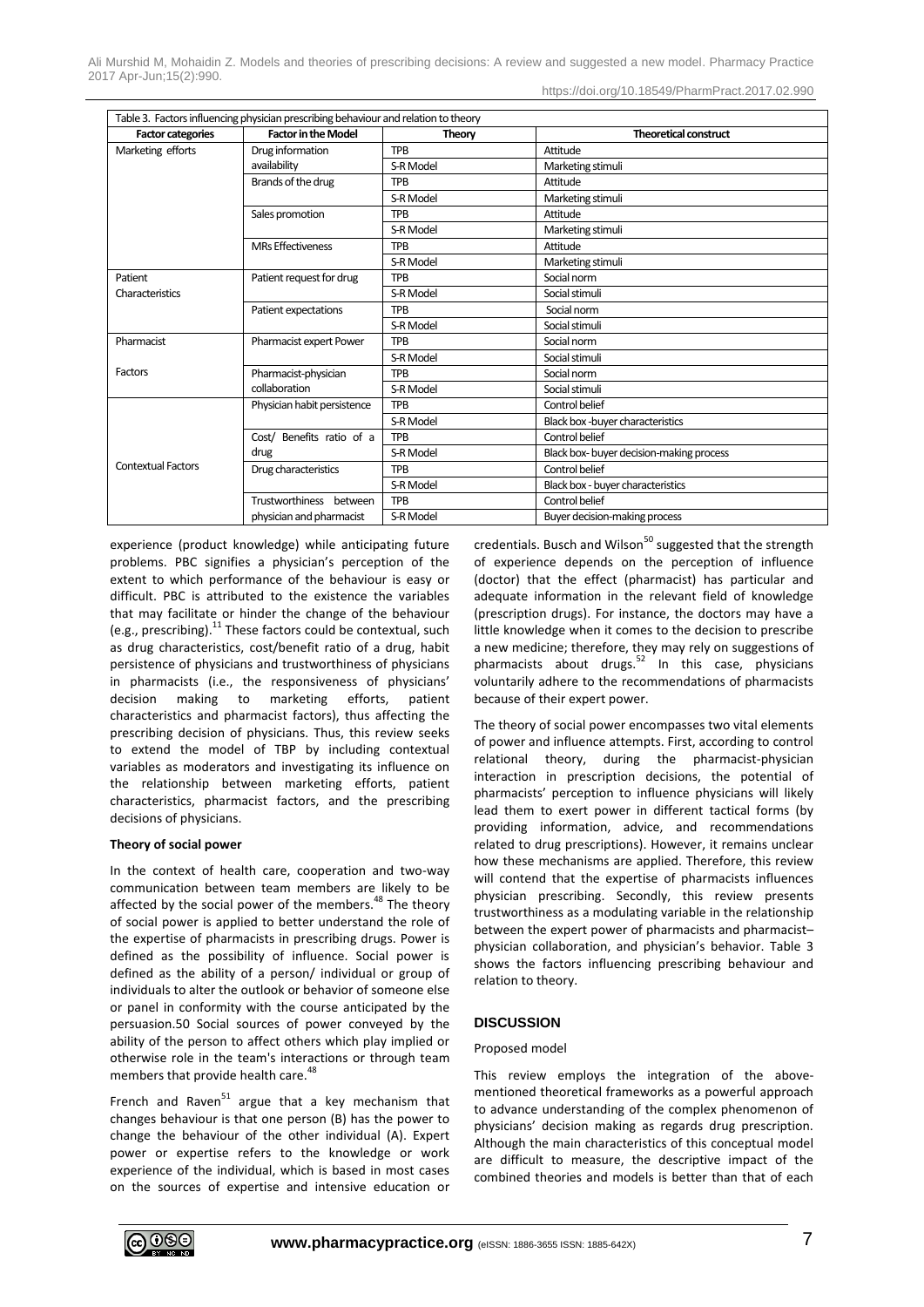

Figure 2. Proposed model of physician prescribing decision.

separate element. Moreover, the use of several theories in the proposed model $11,31,39,41,51$  helps to develop a conceptual approach that validates the existing findings as well as extends the current knowledge base within a new research model. This proposed model is a delineated model where thirteen underlying constructs are identified and combined. The novel model integrates marketing efforts, patient characteristics and pharmacist factors, contextual factors in addition to the influence of trustworthiness on the relationship between physicians and pharmacists (Figure 2). The mechanism effects of these proposed variables and related theories are shown in Table 4.

Furthermore, the proposed model integrates various aspects from seven established theoretical models for the identified and modifies. This study is an alternative attempt to determine physicians' decisions within different theoretical concepts based on various theoretical backgrounds. Nonetheless, this combination offers the potential to develop a new conceptual framework that is

synonymous with the scope of known scholarly works.<sup>5-8,26-</sup> <sup>28</sup> Under such a theoretical model, the irrational prescribing phenomena can be investigated, particularly in the developing countries, with the aim of better understanding how the factors contribute to improving physicians' prescribing behavior. Therefore, the proposed theoretical underpinning provides a robust framework that can be tested empirically.

#### **Moderating effect in the proposed model**

The proposed model suggests the relationships between the effects of several factors that have been established in different prescribing models on physicians' prescribing decisions. In this model, contextual variables such as drug characteristics, habit persistence, and the cost and benefit of a drug are were selected as moderating variables in the relationship between marketing efforts, patient characteristics and physician prescribing. The framework also includes the moderating effect of trustworthiness on the relationship between the collaboration with the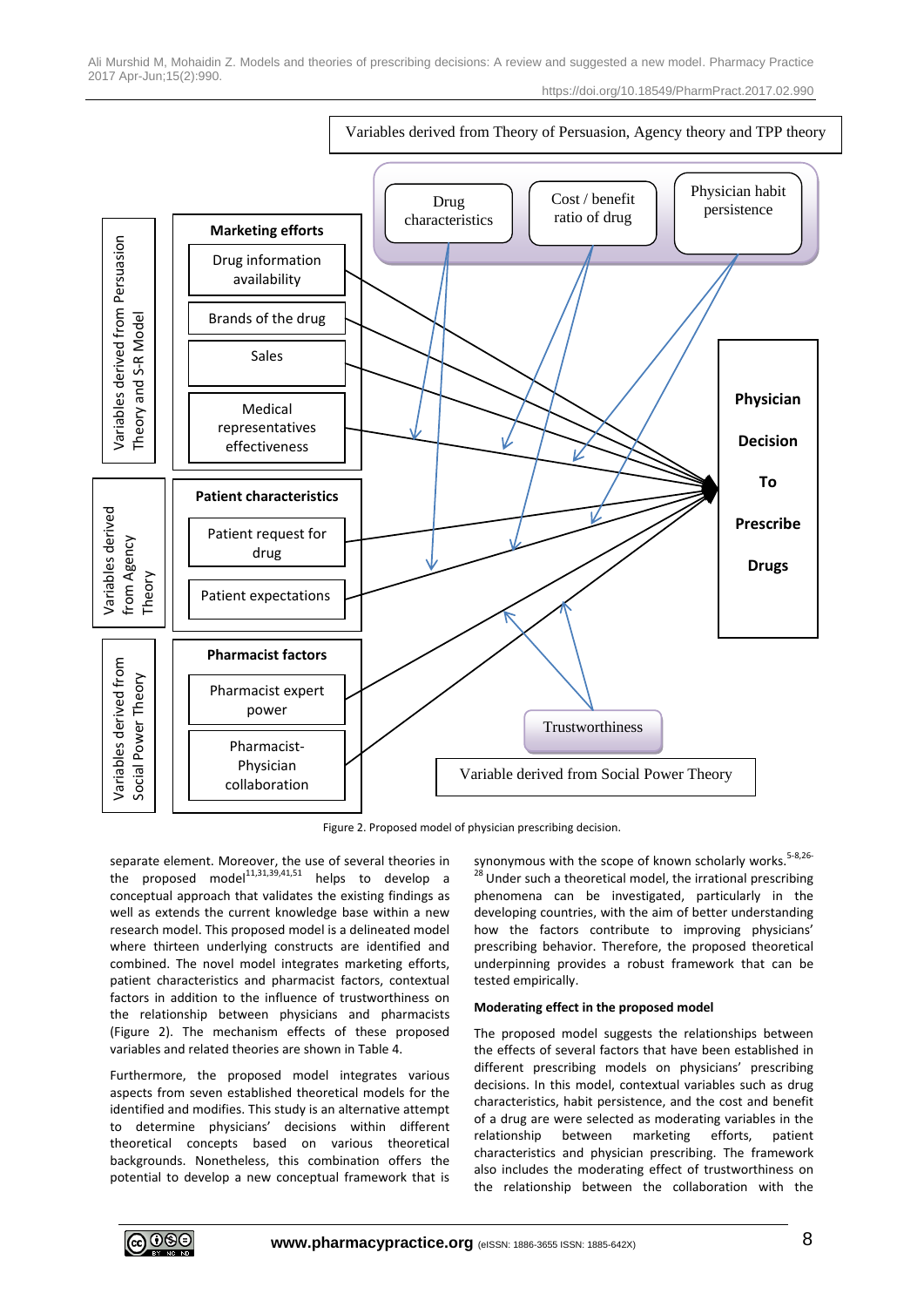| Table 4. The mechanism effects of model's variables and related considered theories |                             |                                                                                       |               |  |
|-------------------------------------------------------------------------------------|-----------------------------|---------------------------------------------------------------------------------------|---------------|--|
| <b>Factor categories</b>                                                            | Component                   | Effect/ Mechanism                                                                     | <b>Theory</b> |  |
| Marketing efforts                                                                   | Drug Information            | There are various resources of the information drug the physician depends on          | -TBP          |  |
|                                                                                     |                             | when prescribing such as scientific studies, medical journals, and the Internet.      | -Persuasion   |  |
|                                                                                     | Drugs' Brand                | Brands often offer points of differentiation between competing drugs and              | -TBP          |  |
|                                                                                     |                             | therefore, can be considered crucial in influencing prescribing decision              | -Persuasion   |  |
|                                                                                     | Promotion sales             | Various forms of promotion aimed to persuade physician to prescribe the drug          | -TBP          |  |
|                                                                                     |                             |                                                                                       | -Persuasion   |  |
|                                                                                     | <b>MRs Effectiveness</b>    | MRs used by pharmaceutical companies to convince the physicians to prescribe          | -TBP          |  |
|                                                                                     |                             | their drugs and increases the likelihood of a particular prescription.                | -Persuasion   |  |
| Patient                                                                             | Patient request for Drug    | Patient request for a drug may contribute to overprescribing but can be beneficial    | Agency        |  |
| characteristics                                                                     |                             | by alerting a doctor to a problem and increasing the attention paid to it.            |               |  |
|                                                                                     | Patient expectations        | The patients' expectations are not directly influenced, but the physicians'           | Agency        |  |
|                                                                                     |                             | perception of these expectations that influence prescribing decision.                 |               |  |
| Pharmacist                                                                          | Pharmacist-physician        | Collaboration between physicians and pharmacist is the key element in improving       | Social power  |  |
| factors                                                                             | collaboration               | the prescribing.                                                                      |               |  |
|                                                                                     | Pharmacist expert power     | No credible evidence to support the expert power of pharmacist as an                  | Social power  |  |
|                                                                                     |                             | independent factor influence prescribing the drug.                                    |               |  |
| Contextual factors                                                                  | Trustworthiness             | Physician's ability to trust a pharmacist's word and expertise and in turn improving  | Social power  |  |
|                                                                                     |                             | prescribing the drugs.                                                                |               |  |
|                                                                                     | Physician habit persistence | Habit persistence reduces the past behavior and experience and leads to               | <b>TPB</b>    |  |
|                                                                                     |                             | prescribing the drug reputably.                                                       |               |  |
|                                                                                     | The cost-benefit ratio of a | The cost-benefit ratio of a drug is critical at the time of the prescribing decision. | <b>TPB</b>    |  |
|                                                                                     | drug                        |                                                                                       |               |  |
|                                                                                     | Drug characteristics        | The drug characteristics are important factors for making prescribing decisions       | <b>TPB</b>    |  |
|                                                                                     |                             | include efficacy, quality, side effects and others.                                   |               |  |

pharmacist, the expertise of pharmacists and physicians' prescribing decisions. These relationships are based on sound theories or models reported in related studies as mentioned earlier (Figure 2).

#### **Comparison of the model developed in this review with previous models**

Several models on prescribing decision have been introduced. However, these models need to be improved to resolve their limitations. Researchers who search for simplicity appeared to have excluded several important factors while those who preferred inclusiveness proposed unreasonably complex models. The review reveals that most of the past theoretical models on the prescribing decision mainly focused on examining the relationship between marketing efforts and physician prescribing. Variables common to all models were MRs and sales promotion (Table 2). The current model is comparable to the Gallan's<sup>5</sup> and Singh's<sup>27</sup> models since it will similarly establish the effect of MRs and sales promotion on prescribing decision. However, this present model differs from Gallen's model given that it considers the influence of other marketing efforts that include available drug information and branding on prescribing. The incorporation of these new variables will enable companies to adapt their current marketing concept based on the market and strategic requirements. $^{28}$  Furthermore, this is a "physiciantargeting" model<sup>53</sup> that considers the effect of MRs on drug prescriptions, product properties and salespersons.<sup>28</sup>

The conceptual model of the study will establish the influence of marketing efforts such as information of drug, brand drug, MRs and sales promotion on prescribing are similar to those outlined in the model of Stros *et al*. 28 However, Stros *et al*., failed to report any moderating effect between marketing efforts and physician prescribing, which indicates a gap in related literature. Thus, the main difference in the present model as compared with the previous model is that this review selects the prescribing decisions of physicians as a dependent variable and then includes the contextual factors as moderator variables. The current model also models the effect of contextual factors (moderating variables) on the influence of patient request and patient expectation on physician prescribing decision.

Furthermore, the present model is similar to Raisch,5 model because it attempts to conceptualize the effect of the interactions between patients and physicians on prescribing, but differs in the respective factors both models consider. Several variables that have been found to be important in previous studies: patients' requests and expectations.<sup>22</sup> Thus, the current model focuses on the effect of patients' requests and expectations on physician prescribing.

Kyle *et al*. <sup>29</sup> model reported direct and indirect commercial influences on physicians' prescribing decisions. The model developed in this review is similar to the model of Kyle *et al*., since they both consider the direct effect of marketing efforts (MRs, sales promotion i.e. sampling and gifts) on prescribing and propose other marketing influences such as drug information and brand. Although Kyle *et al*. 29 , suggested that recommendations by pharmacists influence prescribing, but were not included in their model. Thus, the model proposed in this review is more comprehensive since it incorporates the effect of pharmacist expertise and pharmacist–physician collaboration on physician prescribing. This research also suggests the moderating effect of trustworthiness on the influence of these factors on physicians' prescribing decisions. Overall, the conceptual model developed by this review differs from the established models in various ways. The conceptual model links the effect of various individual-oriented constructs derived from different perspectives with physician behavior decision.

## **Theoretical implications of proposed model**

Given the interdisciplinary nature of this review, the proposed model incorporates relevant theories from a

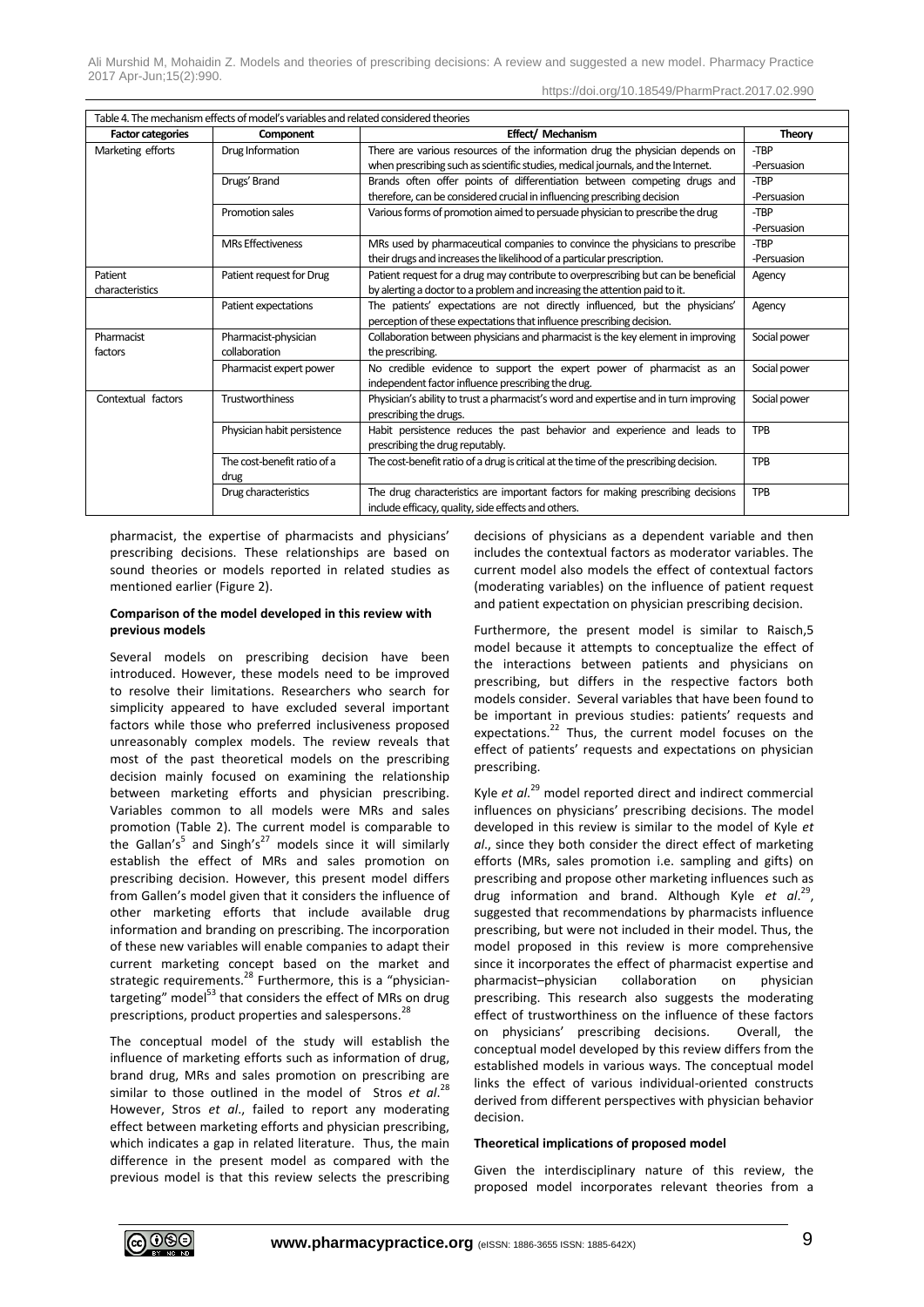number of disciplines. Consequently, this research has several different approaches to identify variables in the development of a conceptual model. The literature review identified two key theories (TPB and S-R model) related to the nature of the relationship between prescribing decision and pharmaceutical marketing, patient characteristics and pharmacist variables (see Table 3).

At the same time, the proposed model is a "hybrid" paradigm which represents different points of view in the prescribing decision behavior. However, it is clear that the model does not effectively analyze these views since only portions of the various perspectives are considered. Thus, this study does not confirm that the proposed model represents a general paradigm of the process of prescribing decision-making of physicians. Instead, this study is an attempt to enhance the understanding of the relations derived from the theory between several constructs in the area of the prescribing behaviour of physicians. For example, the proposed model could help resolve the argument over how the marketing strategies of drug companies and patient characteristics influence prescribing behaviour. More specifically, this model explores the extent of the effect of marketing efforts and the aspects of the relationship between patients and doctor prescriptions that may depend on contextual variables. In addition, this review suggests that physicians should endeavour to build their relationships with patients and pharmacists in a community setting. Moreover, it is worthwhile to draw attention to how power theory elucidates the role of the pharmacist, which has been modified "from the dispenser to influencer".<sup>54</sup>

#### **Managerial implications of proposed model**

The proposed theoretical framework presented in Figure 2 has important implications for physicians, health care policymakers, and pharmaceutical companies. Furthermore, based on the outcomes of this conceptual model, pharmaceutical marketers can design their marketing strategies to improve the marketing of pharmaceutical products and measure the effects of their current activities on prescription rates. The expected findings of this model may enable managers to define which situations and investments are more likely to influence the prescribing behaviour of physicians. For example, the non–responsiveness of physicians to marketing efforts is indicated by the low–level of their knowledge of product attributes and benefits in addition to their high habit persistence.

It is also important to highlight that, unlike drug characteristics, building habit persistence, and drug benefits/costs that will moderate the central link in this framework are to a large extent under managerial control. Professional medicine organizations and State Boards of medicine can incorporate the abovementioned concepts into their tactics and strategies to develop guidelines related to interactions between physician and pharmaceutical company, physician and patient as well as physician and pharmacist. Thus, effective application of the findings of this conceptual research in relationship building could improve drug prescription by physicians.

#### **Suggestions for future research**

Future research could focus on individual factors of the proposed model. For example, there are many voids in the current knowledge of how different theoretical perspectives and constructs may complement each other in the physician decision-making process. Since this paper is based on a review of existing theories in prescription literature, its findings are subject to quantification of the proposed relationship. The impact of marketing factors on prescription behavior also needs to be examined to identify a more effective tool for providing information to physicians. Meanwhile, future research should also examine variables that may moderate the relationship between marketing efforts and physicians' decision making. The significance of patients' request for drug and patient expectations could be examined through survey design (i.e., questionnaires or interviews). Improving patient characteristics that influence prescribing may entail the examination of moderating variables as suggested in the model. Therefore, it will be helpful to examine the influence of pharmacist factors such as expert power (expertise) and collaboration on prescribing. The relative importance of these factors could then be evaluated through moderating the trustworthiness between physicians and pharmacists. Future research can also incorporate new factors from latest literature into the existing model to update it to a current level, given the dynamic nature of the topic. In addition, future research can address the physician/pharmacist characteristics, formulary and managed care.

#### **CONCLUSIONS**

This study developed a model based on the review of prescribing models, behavioral theories and factors influencing prescribing behavior. This conceptual model suggests possible relationships between several basic variables related to physician decision prescribing: marketing strategies, patient characteristics, contextual factors, physician perception of pharmacist collaboration, expert power, and trustworthiness and drug characteristics, physician habit persistence. The framework of the model is limited to these aforementioned factors; however, the model can be used as a framework for developing and testing effects of these factors on prescribing in developed and developing countries. Finally, there is a need for further research to empirically determine the validity of the proposed model and to establish whether the effects of the marketing efforts, patient characteristics and pharmacist factors on prescribing are indeed moderated by the contextual variables that have been proposed.

#### **CONFLICT OF INTEREST**

The authors have no conflict of interests declare.

# **FUNDING**

No funding was received for the preparation of this manuscript.

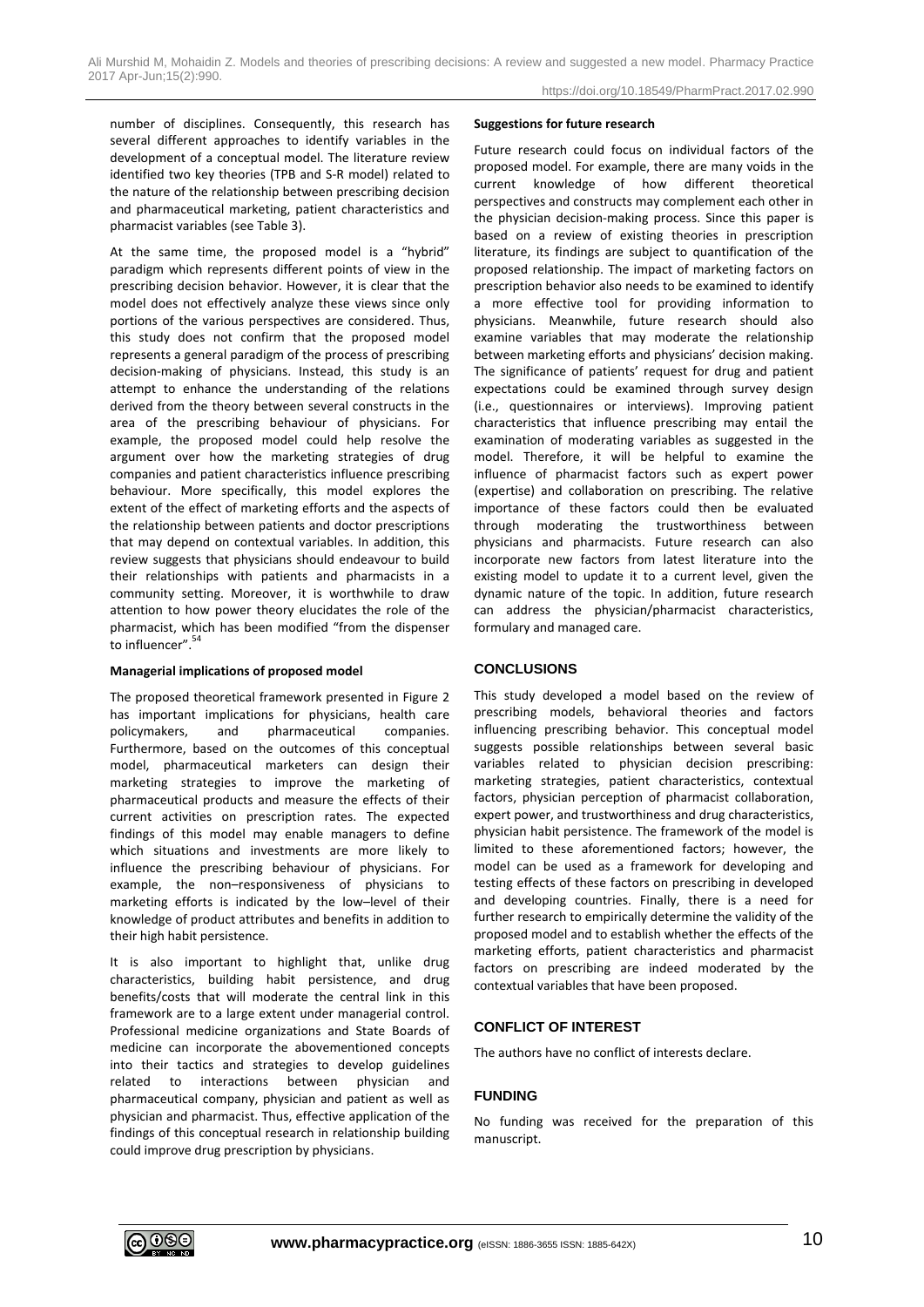https://doi.org/10.18549/PharmPract.2017.02.990

# **References**

- 1. Manchanda P, Honka E. The effects and role of direct-to-physician marketing in the pharmaceutical industry: an integrative review. Yale J Health Policy Law Ethics. 2005; 5(2):785-822.
- 2. Vancelik S, Beyhun NE, Acemoglu H, Calikoglu O. Impact of pharmaceutical promotion on prescribing decisions of general practitioners in Eastern Turkey. BMC Public Health. 2007;7:122. doi:10.1186/1471-2458-7-1
- 3. Gonul FF, Carter F, Petrova E, Srinivasan, K. Promotion of prescription drugs and its impact on physicians ' choice. J Mark. 2001;65(3):79-90. doi[: 10.1509/jmkg.65.3.79.18329](https://doi.org/10.1509/jmkg.65.3.79.18329)
- 4. Theodorou M, Tsiantou V, Pavlakis A, Maniadakis N, Fragoulakis V, Pavi E, Kyriopoulos J. Factors influencing prescribing behaviour of physicians in Greece and Cyprus: results from a questionnaire based survey. BMC Health Serv Res. 2009;9:150. doi: [10.1186/1472-6963-9-150](https://doi.org/10.1186/1472-6963-9-150)
- 5. Hemminki E. Review of literature on the d factors affecting drug prescribing. Soc Sci Med. 1975;9(2):111-116. doi: [10.1016/0037-7856\(75\)90103-1](https://doi.org/10.1016/0037-7856(75)90103-1)
- 6. Gallan A. Factors that influence physicians' prescribing of pharmaceuticals: a literature review. J Pharm Mark Manage. 2004;16(4):3-46. doi[: 10.3109/J058v16n04\\_02](https://doi.org/10.3109/J058v16n04_02)
- 7. Raisch DW. A model of methods for influencing prescribing: part ii. a review of educational methods, theories of human inference and delineation of a model. DICP. 1990;24(5):537-542.
- 8. Godin G, Bélanger-Gravel A, Eccles M, Grimshaw J. Healthcare professionals' intentions and behaviours: a systematic review of studies based on social cognitive theories. Implement Sci. 2008;3:36. doi: 10.1186/1748-5908-3-3
- 9. Ponnet K, Wouters E, Van Hal G, Heirman W, Walrave M. Determinants of physicians' prescribing behaviour of methylphenidate for cognitive enhancement. Psychol Health Med. 2014;19(3):286-295. doi: [10.1080/13548506.2013.802361](https://doi.org/10.1080/13548506.2013.802361)
- 10. Rashidian A, Miles J, Russell D, Russell I. Sample size for regression analyses of theory of planned behaviour studies: case of prescribing in general practice. Br J Health Psychol. 2006;11(Pt 4):581-593. doi[: 10.1348/135910705X66043](https://doi.org/10.1348/135910705X66043)
- 11. Ajzen I. The theory of planned behavior. Organ Behav Hum Decis Process. 1991;50(2):179–211. do[i:10.1016/0749-](https://doi.org/10.1016/0749-5978(91)90020-T) [5978\(91\)90020-T](https://doi.org/10.1016/0749-5978(91)90020-T)
- 12. Lee HJ, Yun ZS. Consumers' perceptions of organic food attributes and cognitive and affective attitudes as determinants of their purchase intentions toward organic food. Food Qual Pref. 2015;39(1):259–267. doi: [10.1016/j.foodqual.2014.06.002](https://doi.org/10.1016/j.foodqual.2014.06.002)
- 13. Conner M, Armitage CJ. Extending the theory of planned behavior: a review and avenues for further research. J Appl Soc Psychol. 1998;28(15):1429–1464. doi[: 10.1111/j.1559-1816.1998.tb01685.x](https://doi.org/10.1111/j.1559-1816.1998.tb01685.x)
- 14. Prosser H, Almond S, Walley T. Influences on GPs ' decision to prescribe new drugs the importance of who says what. Fam Pract. 2003;20(1):61-68. doi: [10.1093/fampra/20.1.61](https://doi.org/10.1093/fampra/20.1.61)
- 15. Schommer JC, Hansen RA. The study of direct-to-consumer advertising for prescription drugs. Res Social Adm Pharm. 2005;1(2):348-368. doi[: 10.1016/j.sapharm.2005.03.006](https://doi.org/10.1016/j.sapharm.2005.03.006)
- 16. Reyna VF, Rivers SE. Current theories of risk and rational decisionmaking. Develop Rev. 2008; 28(1):1-11. doi: [10.1016/j.dr.2008.01.002](https://doi.org/10.1016/j.dr.2008.01.002)
- 17. Buusman A, Andersen M, Merrild C, Elverdam B. Factors influencing GPs' choice between drugs in a therapeutic drug group. A qualitative study. Scand J Prim Health Care. 2007;25(4):208-213. doi[: 10.1080/02813430701652036](https://doi.org/10.1080/02813430701652036)
- 18. Chen C, Dong W, Shen JJ, Cochran C, Wang Y. Is the prescribing behavior of chinese physicians driven by financial incentives? Soc Sci Med. 2014;120:40-48. doi[: 10.1016/j.socscimed.2014.05.033](https://doi.org/10.1016/j.socscimed.2014.05.033)
- 19. Janakiraman R, Dutta S, Sismeiro C, Stern P. Physicians' persistence and its implications for their response to promotion of prescription drugs. Manag. Sci. 2008; 54(6):1080-1093. doi: [10.1287/mnsc.1070.0799](https://doi.org/10.1287/mnsc.1070.0799)
- 20. Adorka M1, Dikokole M, Mitonga KH, Allen K. Healthcare providers' attitudes and perceptions in infection diagnosis and antibiotic prescribing in public health institutions in Lesotho: A cross sectional survey. Afr Health Sci. 2013;13(2):344-350. doi[: 10.4314/ahs.v13i2.21](https://doi.org/10.4314/ahs.v13i2.21)
- 21. Kotwani A, Wattal C, Katewa S, Joshi PC, Holloway K. Factors influencing primary care physicians to prescribe antibiotics in Delhi India. Fam Pract. 2010;27(6):684-690. doi: 10.1093/fampra/cmq0
- 22. Knight A. Patient-centred prescribing. Aust Prescrib. 2013; 6: 199-201.
- 23. Venkataraman S, Stremersch S. The debate on influencing doctors' decisions : are drug characteristics the missing Link? Manag Sci. 2007; 53(11):1688 -1701. doi: [10.1287/mnsc.1070.0718](https://doi.org/10.1287/mnsc.1070.0718)
- 24. Tan EC, Stewart K, Elliott R, George J. Pharmacist consultations in general practice clinics: The Pharmacists in Practice Study (PIPS). Res Social Adm Pharm. 2014;10(4):623-632. doi: [10.1016/j.sapharm.2013.08.005](https://doi.org/10.1016/j.sapharm.2013.08.005)
- 25. Gokcekus L, Toklu HZ, Demirdamar R, Gumusel B. Dispensing practice in the community pharmacies in the Turkish Republic of Northern Cyprus. Int J Clin Pharm. 2012;34(2):312-324. doi: [10.1007/s11096-011-9605-z](https://doi.org/10.1007/s11096-011-9605-z)
- 26. Knapp DE, Oeltjen PD. Benefits-to-risk ratio in physicians use when prescribing. Am J Public Health. 1972; 62(10):1346- 1347.
- 27. Singh R. Network connectedness of pharmaceutical sales rep (FLE)-physician dyad and physician prescription behaviour: a conceptual model. J Med Mark. 2008;8(3): 257-268. doi[: 10.1057/jmm.2008.14](https://doi.org/10.1057/jmm.2008.14)
- 28. Stros M, Lee N. Marketing dimensions in the prescription pharmaceutical industry: a systematic literature review. J Strategic Mark. 2015;23 (4):318-336. doi: [10.1080/0965254X.2014.931878](https://doi.org/10.1080/0965254X.2014.931878)
- 29. Kyle GJ, Nissen LM, Tett SE. Pharmaceutical company influences on medication prescribing and their potential impact on quality use of medicines. J Clin Pharm Ther. 2008;33(5):553-559. doi: [10.1111/j.1365-2710.2008.00948.x](https://doi.org/10.1111/j.1365-2710.2008.00948.x)
- 30. Groves K. The influence of pharmaceutical marketing activity, practice characteristics and physician profile on physician prescribing behavior [PhD. Dissertation]. Dalhousie University, Nova Scotia, Canada, 2006.